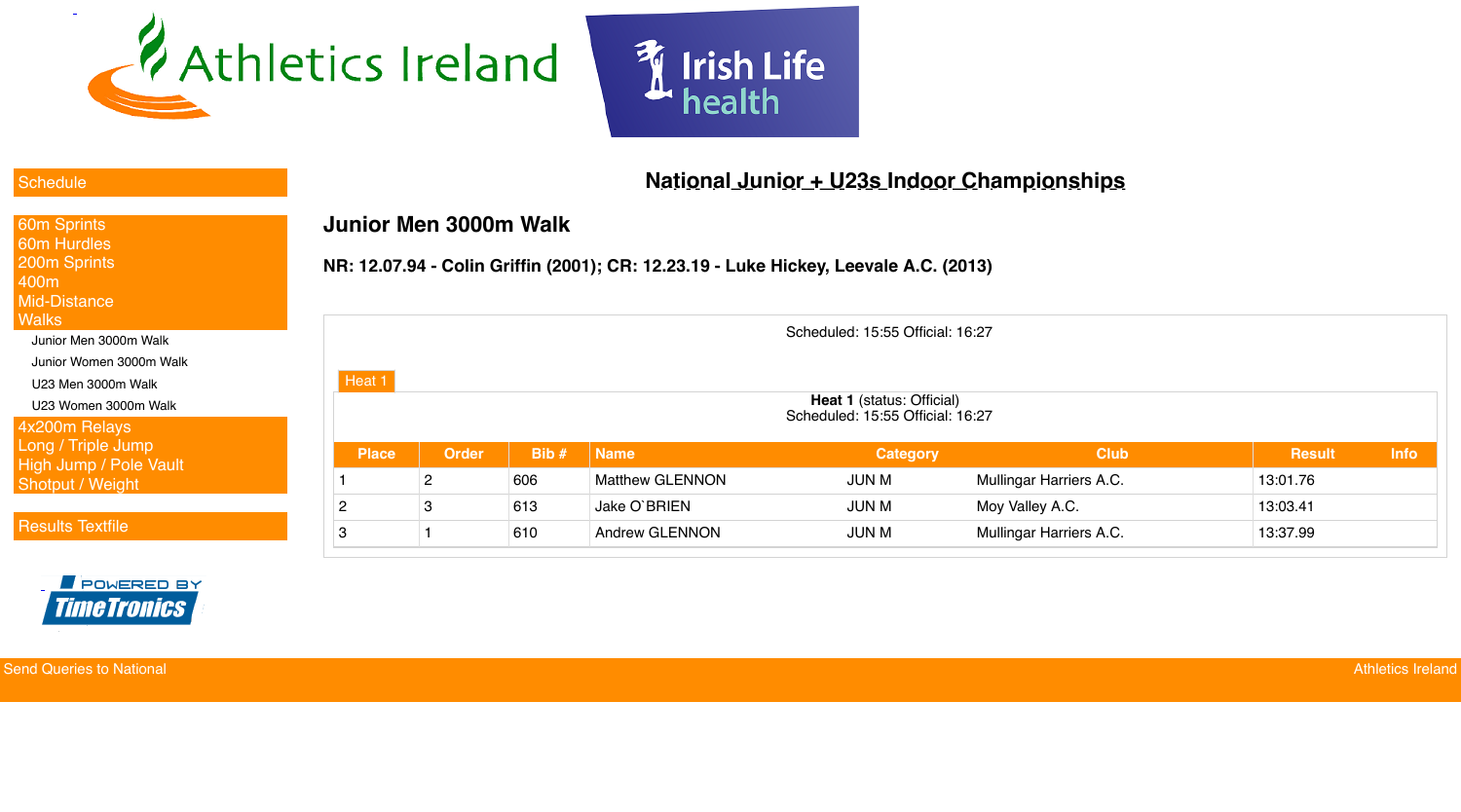





## **National Junior + U23s Indoor Championships**

#### **[Schedule](javascript:void();)**

## **Junior Women 3000m Walk**

#### **NR: 12.49.21 - Kate Veale (2011); CR: 13.27.32 - Ann Loughnane, Craughwell A.C. (2004)**

| 60m Sprints                   |
|-------------------------------|
| 60m Hurdles                   |
| 200m Sprints                  |
| 400m                          |
| Mid-Distance                  |
| Walks                         |
| Junior Men 3000m Walk         |
| Junior Women 3000m Walk       |
| U23 Men 3000m Walk            |
| U23 Women 3000m Walk          |
| 4x200m Relays                 |
| Long / Triple Jump            |
| <b>High Jump / Pole Vault</b> |
| <b>Shotput / Weight</b>       |
|                               |

|                |                |      |                           | Scheduled: 15:35 Official: 16:02                                     |                           |               |             |
|----------------|----------------|------|---------------------------|----------------------------------------------------------------------|---------------------------|---------------|-------------|
| Heat 1         |                |      |                           |                                                                      |                           |               |             |
|                |                |      |                           | <b>Heat 1 (status: Official)</b><br>Scheduled: 15:35 Official: 16:02 |                           |               |             |
| <b>Place</b>   | <b>Order</b>   | Bib# | <b>Name</b>               | <b>Category</b>                                                      | <b>Club</b>               | <b>Result</b> | <b>Info</b> |
|                | $\overline{4}$ | 608  | <b>Aisling LANE</b>       | <b>JUN W</b>                                                         | Mullingar Harriers A.C.   | 15:08.00      |             |
| $\overline{2}$ | 9              | 615  | <b>Ruth MONAGHAN</b>      | <b>JUN W</b>                                                         | Sligo A.C.                | 15:42.95      |             |
| 3              | 5              | 616  | Méabh O'CONNOR            | <b>JUN W</b>                                                         | Waterford A.C.            | 15:52.56      |             |
| 4              | 3              | 607  | <b>Ciara MOONEY</b>       | <b>JUN W</b>                                                         | Adamstown A.C.            | 16:13.76      |             |
| 5              | 8              | 609  | Doireann NÍ ICÍ           | <b>JUN W</b>                                                         | West Waterford A.C.       | 16:18.60      |             |
| 6              | $\overline{2}$ | 619  | <b>Ciara WILSON BOWEN</b> | <b>JUN W</b>                                                         | Dundrum South Dublin A.C. | 17:03.72      |             |
| $\overline{7}$ | 6              | 618  | <b>Keelin DUGGAN</b>      | <b>JUN W</b>                                                         | St. Senans A.C.           | 17:31.95      |             |
|                |                | 614  | Danielle FITZPATRICK      | <b>JUN W</b>                                                         | Tuam A.C.                 | <b>DNF</b>    |             |
|                |                | 611  | <b>Rhea DONNELLY</b>      | <b>JUN W</b>                                                         | Celbridge A.C.            | <b>DNS</b>    |             |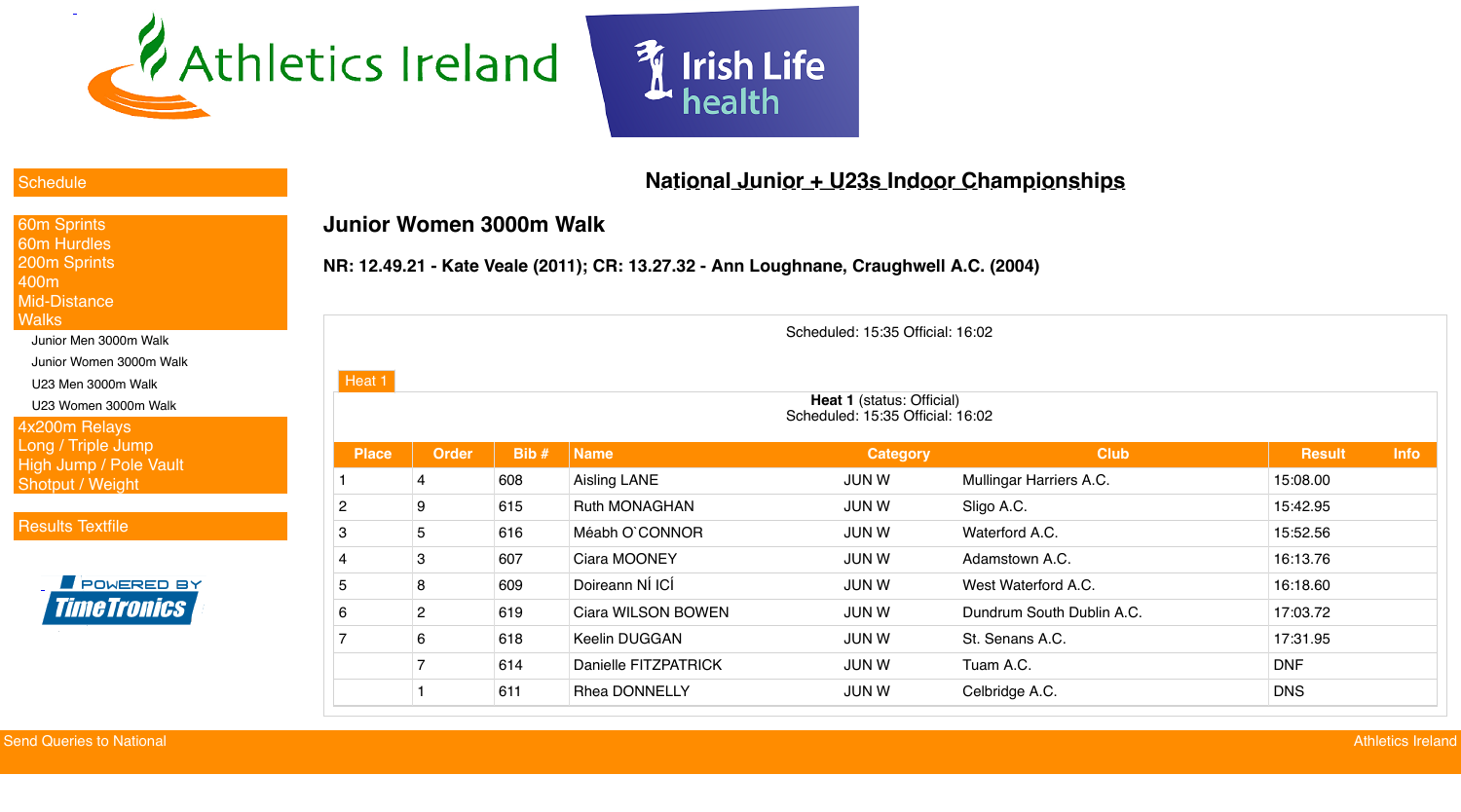

**Send Queries to National Athletics Ireland** Athletics Ireland





## **National Junior + U23s Indoor Championships**

#### **[Schedule](javascript:void();)**

## **U23 Men 3000m Walk**

#### **NR: 11:38.20 - Robert Heffernan (2001); CR: 12.04.37 - Luke Hickey, Leevale A.C. (2015)**

| <b>60m Sprints</b>            |
|-------------------------------|
| 60m Hurdles                   |
| <b>200m Sprints</b>           |
| 400m                          |
| <b>Mid-Distance</b>           |
| <b>Walks</b>                  |
| Junior Men 3000m Walk         |
| Junior Women 3000m Walk       |
| U23 Men 3000m Walk            |
| U23 Women 3000m Walk          |
| 4x200m Relays                 |
| Long / Triple Jump            |
| <b>High Jump / Pole Vault</b> |
| <b>Shotput / Weight</b>       |
|                               |

| Scheduled: 15:55 Official: 16:27 |                                                                      |         |                     |                 |             |               |             |  |
|----------------------------------|----------------------------------------------------------------------|---------|---------------------|-----------------|-------------|---------------|-------------|--|
| Heat $1$                         | <b>Heat 1 (status: Official)</b><br>Scheduled: 15:55 Official: 16:27 |         |                     |                 |             |               |             |  |
| <b>Place</b>                     | <b>Order</b>                                                         | Bib $#$ | <b>Name</b>         | <b>Category</b> | <b>Club</b> | <b>Result</b> | <b>Info</b> |  |
|                                  |                                                                      | 624     | <b>Ryan ROBERTS</b> | <b>U23 M</b>    | Sligo A.C.  | 16:31.88      |             |  |